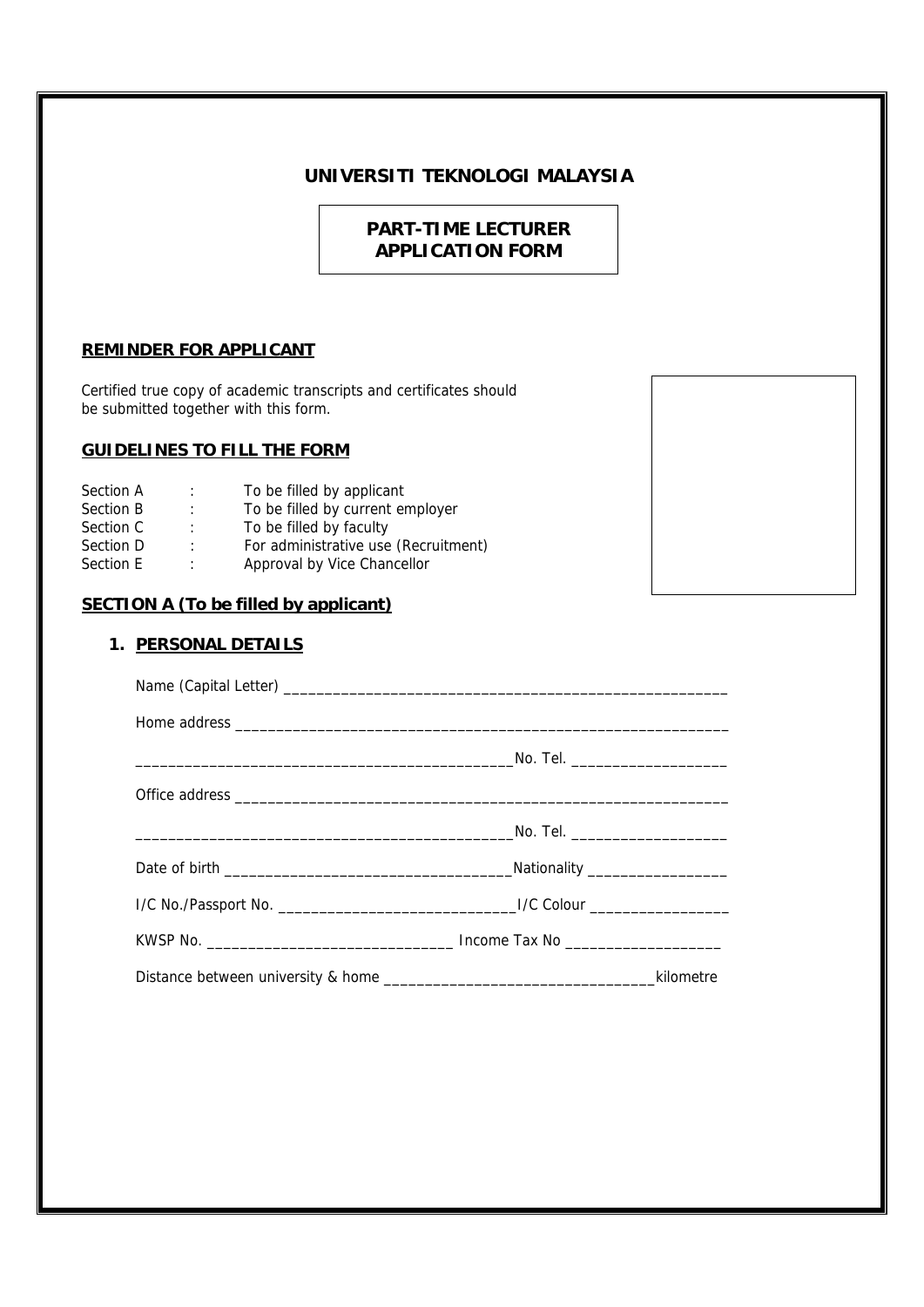## **2. ACADEMIC QUALIFICATION**

| (ii)  | Bachelor Degree _______________________ |                                                          | (With/ Without honours) |            |      |
|-------|-----------------------------------------|----------------------------------------------------------|-------------------------|------------|------|
|       |                                         |                                                          |                         |            |      |
|       |                                         |                                                          |                         |            |      |
| (iii) |                                         |                                                          |                         |            |      |
|       |                                         |                                                          |                         |            |      |
|       |                                         |                                                          |                         |            |      |
| (iv)  |                                         |                                                          |                         |            |      |
|       |                                         |                                                          |                         |            |      |
|       |                                         |                                                          |                         |            |      |
|       |                                         |                                                          |                         |            |      |
| 3.    | <b>WORKING/ LECTURE EXPERIENCE</b>      |                                                          |                         |            |      |
| (i)   | Designation                             |                                                          | Name/ Employer Address  |            | Year |
|       |                                         | Employer status : Private/ NGO/ Government/ City Council |                         |            |      |
|       |                                         |                                                          |                         |            |      |
|       |                                         |                                                          |                         |            |      |
| (ii)  |                                         |                                                          |                         |            |      |
|       |                                         | Employer status: Private/ NGO/ Government/ City Council  |                         |            |      |
| 4.    | DETAILS OF SUBJECT(S) TO BE TAUGHT      |                                                          |                         |            |      |
|       | Course                                  | Diploma/ Degree<br>Integration                           | Time                    | Department |      |
|       |                                         |                                                          |                         |            |      |
| (i)   |                                         |                                                          |                         |            |      |
| (ii)  |                                         |                                                          |                         |            |      |
| (iii) |                                         |                                                          |                         |            |      |
|       |                                         |                                                          |                         |            |      |
|       |                                         |                                                          |                         |            |      |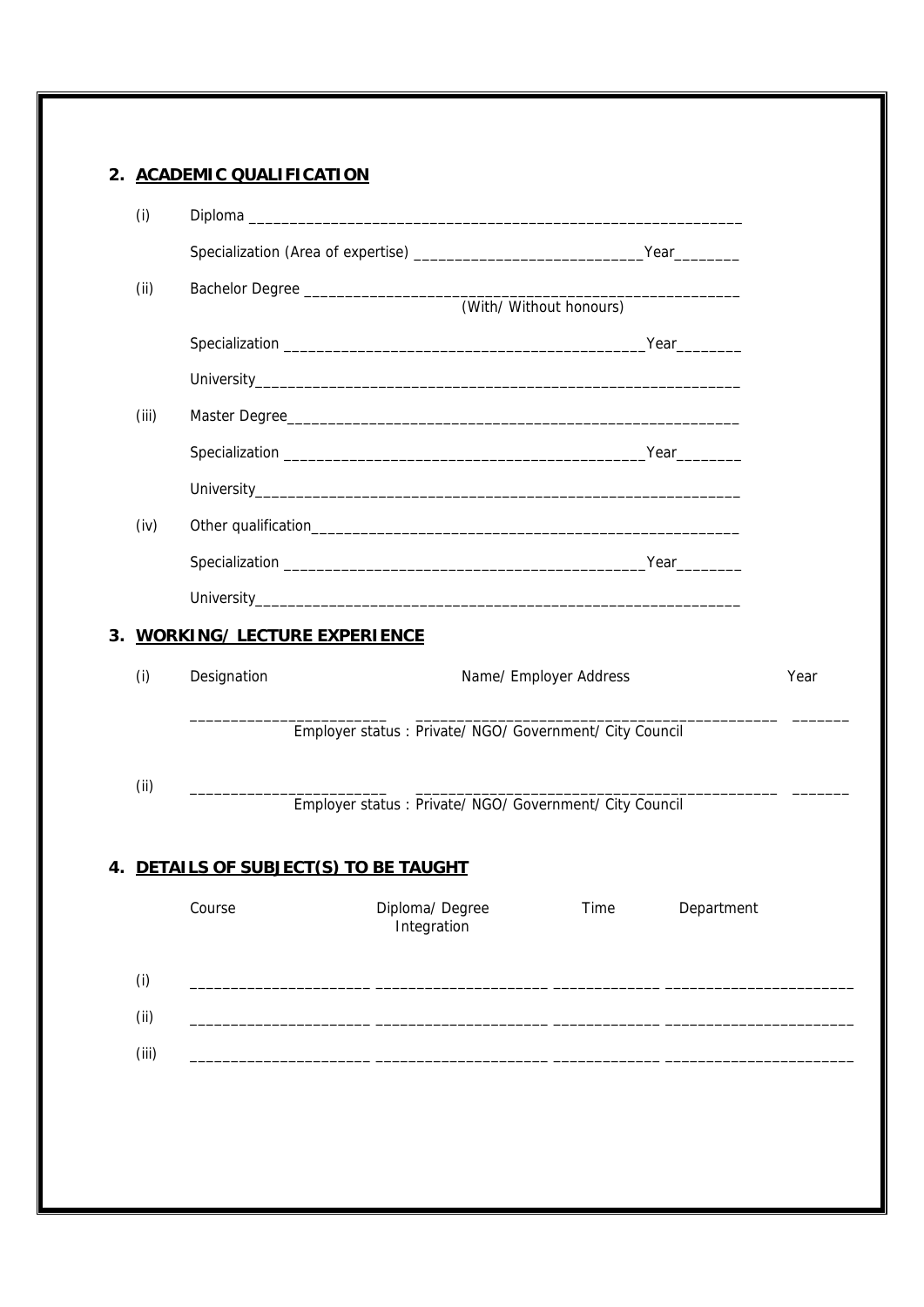# **SECTION B (To be filled by employer)**

| 1.    |                                                                                                       |           | _Tel. No.___________________                    |  |
|-------|-------------------------------------------------------------------------------------------------------|-----------|-------------------------------------------------|--|
| 2.    |                                                                                                       |           |                                                 |  |
| 3.    | Employer status : * Private/ NGO/ Government/ City Council                                            |           |                                                 |  |
|       | I have no objection on the abovementioned employer working part time in Universiti Teknologi Malaysia |           |                                                 |  |
|       |                                                                                                       | I/C No.   |                                                 |  |
|       |                                                                                                       | Signature | <u> 1989 - Johann John Stone, mars et al. (</u> |  |
|       |                                                                                                       |           |                                                 |  |
|       |                                                                                                       |           |                                                 |  |
|       |                                                                                                       |           |                                                 |  |
|       | <b>SECTION C (To be filled by Faculty)</b>                                                            |           |                                                 |  |
| 1.    | Faculty name :<br>Faculty of Computer Science & Information Systems                                   |           |                                                 |  |
| 2.    | The faculty need the service of the abovementioned application as part time lecturer because :-       |           |                                                 |  |
| (i)   | The faculty does not have academic staff in the required field                                        |           |                                                 |  |
| (ii)  | The faculty does not have qualified academic staff to teach the mentioned course.                     |           |                                                 |  |
| (iii) | The faculty does not have sufficient academic staff to teach the mentioned course.                    |           |                                                 |  |
| (iv)  | The faculty has sufficient academic staff to teach the mentioned course                               |           |                                                 |  |
|       | but needs the experience of the abovementioned applicant for the benefit                              |           |                                                 |  |
|       | of the students.                                                                                      |           |                                                 |  |
| (v)   | The faculty has sufficient academic staff to teach the mentioned                                      |           |                                                 |  |
|       | But the academic load of each staff been maximized                                                    |           |                                                 |  |
| (vi)  |                                                                                                       |           |                                                 |  |
|       |                                                                                                       |           |                                                 |  |
|       |                                                                                                       |           |                                                 |  |
| (vii) |                                                                                                       |           |                                                 |  |